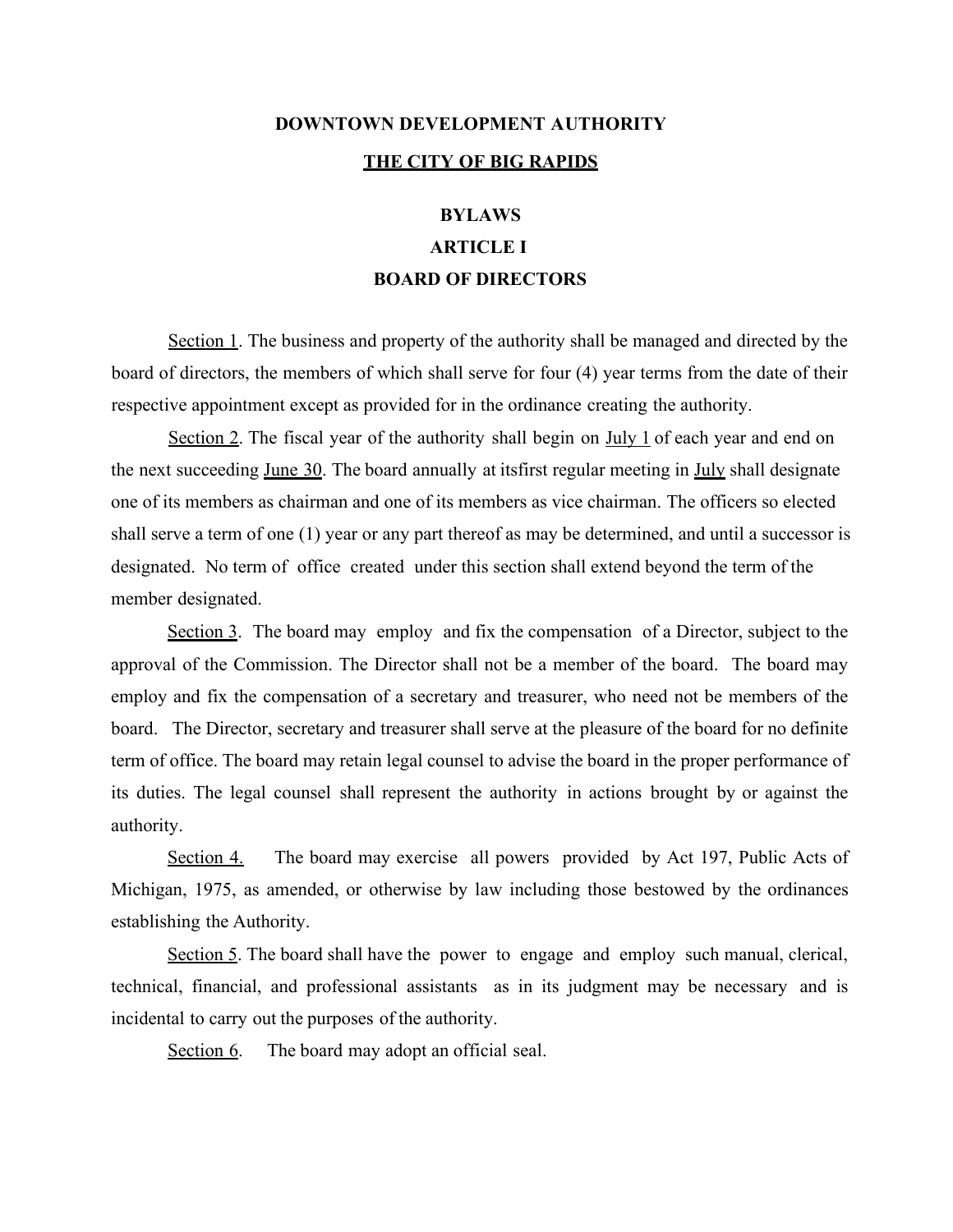Section 2 . (1) The Director shall be the chief executive officer of the authority. Before entering upon the duties of his office, the Director shall take and subscribe to the constitutional oath, and furnish bond, by posting a bond in the penal sum determined in the ordinance establishing the authority payable to the authority for use and benefit of the authority, approved by the board, and filed with the municipal clerk. The premium on the bond shall be deemed an operating expense of the authority, payable from funds available to the authority for expenses of operation. Subject to the approval of the board, the Director shall supervise, and be responsible for, the preparation of plans and the performance of the functions of the authority in the manner authorized by law. The Director shall attend the meetings of the board, and shall render to the board and to the City Commission a regular report covering the activities and financial condition of the authority. If the Director is absent or disabled, the board may designate a qualified person as Acting Director to perform the duties of the office. Before entering upon the duties of the office, the Acting Director shall take and subscribe to the oath, and furnish bond, as required of the Director. The Director shall furnish the board with information or reports governing the operation of the authority as the board may require from time to time. If the board does not choose to employ a Director, the board shall designate that an officer perform the duties outlined in this section.

(2) The Director annually shall prepare and submit for the approval of the board a budget for the operation of the authority for the ensuing fiscal year. The budget shall be prepared in the manner and contain the information required of municipal

. departments. Before the budget may be adopted by the board, it shall be approved by the governing body of the municipality. Funds of the municipality shall not be included in the budget of the authority except those funds authorized by law and by the City Commission.

Section 3. The secretary shall maintain custody of the official seal and of records, books, documents, or other papers of the authority not required to be maintained by the treasurer. The secretary shall attend meetings of the board and keep a record of its proceedings, and shall perform such other duties delegated by the board.

Section 4. The treasurer shall keep the financial records of the authority and, together with the Director, shall approve all vouchers for the expenditure of funds of the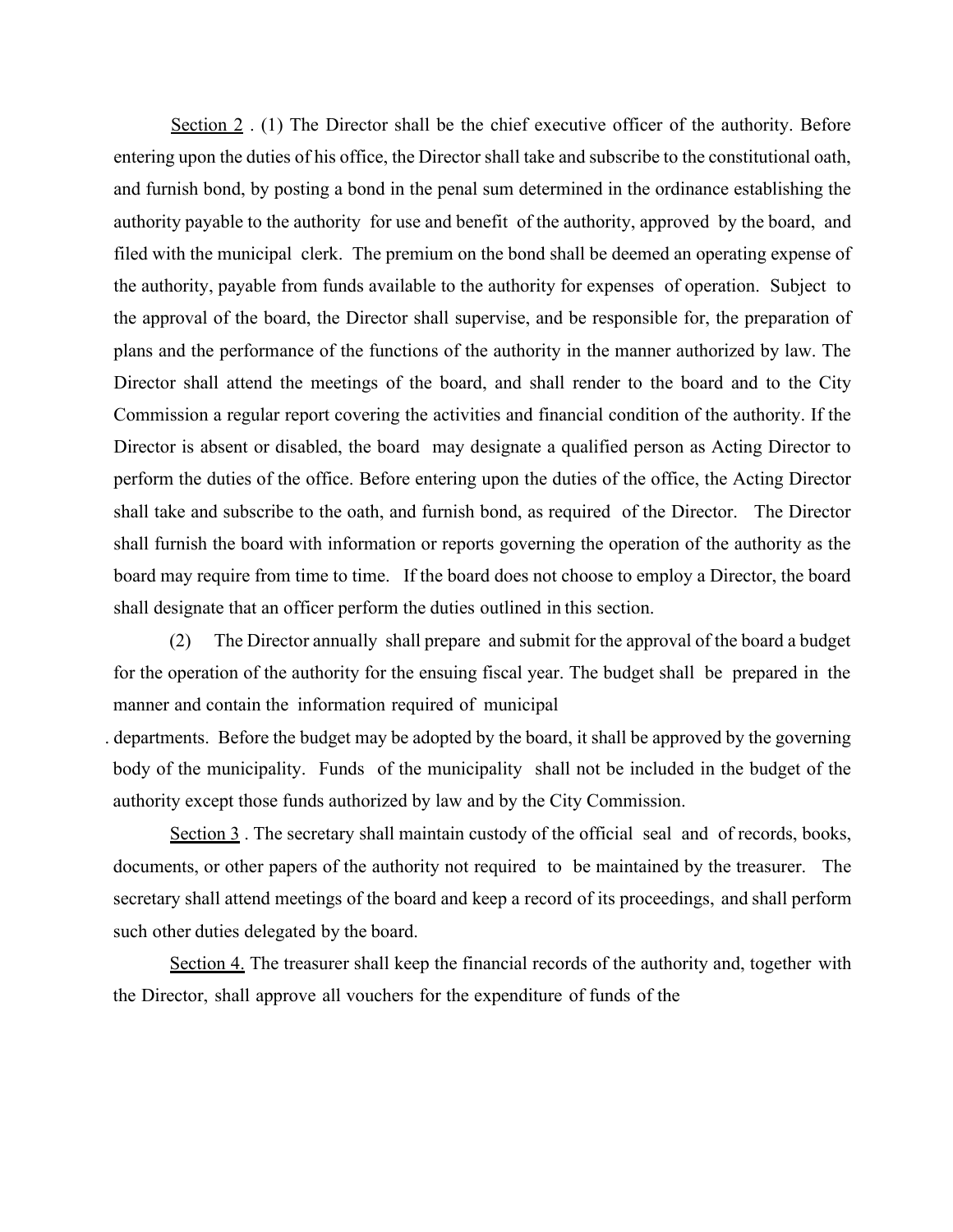#### **RESOLUTION 13-01**

The following preamble and resolution were offered by DOA member Charlene Nowlin and seconded by DOA member Kraig Snyder, the adoption of the following:

## **RESOLUTION AMENDING THE BYLAWS OF THE DOWNTOWN DEVELOPMENT AUTHORITY**

WHEREAS, the City of Big Rapids (the "City) is authorized by the provisions of Act 197, Public Acts of Michigan, 1975, as amended ("Act 197"), to create a downtown development authority; and

WHEREAS, the City Commission of the City duly established the Big Rapids Downtown Development Authority (the "Authority"); and

WHEREAS, it is necessary for the Authority to amend its bylaws from time totime; and

WHEREAS, ARTICLE 11, Section 2 of the DOA Bylaws calls for regular ODAmeetings once a month, and regular meetings are not necessary that often, and

WHEREAS, the DOA Board of Directors believes that regular meetings of theDOA Board should be held quarterly, and ARTICLE II Section 2 of the ODA Bylaws should be amended, and

WHEREAS, ARTICLE II, Section 2 of the Bylaws provides:

Section 2. Regular meetings of the board shall be held at8:00 o'clock a.m., on the 1<sup>st</sup> Thursday of each month.

NOW, THEREFORE, BE IT RESOLVED THAT ARTICLE II Section 2 of the ODA Bylaws is amended to read as follows, subject to approval by the City Commission. Section 2. Regular meetings of the board shall be held at 8:00 o'clock a.m., on the  $1<sup>st</sup>$  Thursday of the month on a quarterly basis. More frequent meetings may be held as needed.

Yeas: John Miedema, Jeff Mossel, Charlene Nowlin, Mark Sochocki, Kraig SnyderNays: None Resolution declared adopted. Date: January 3, 2013